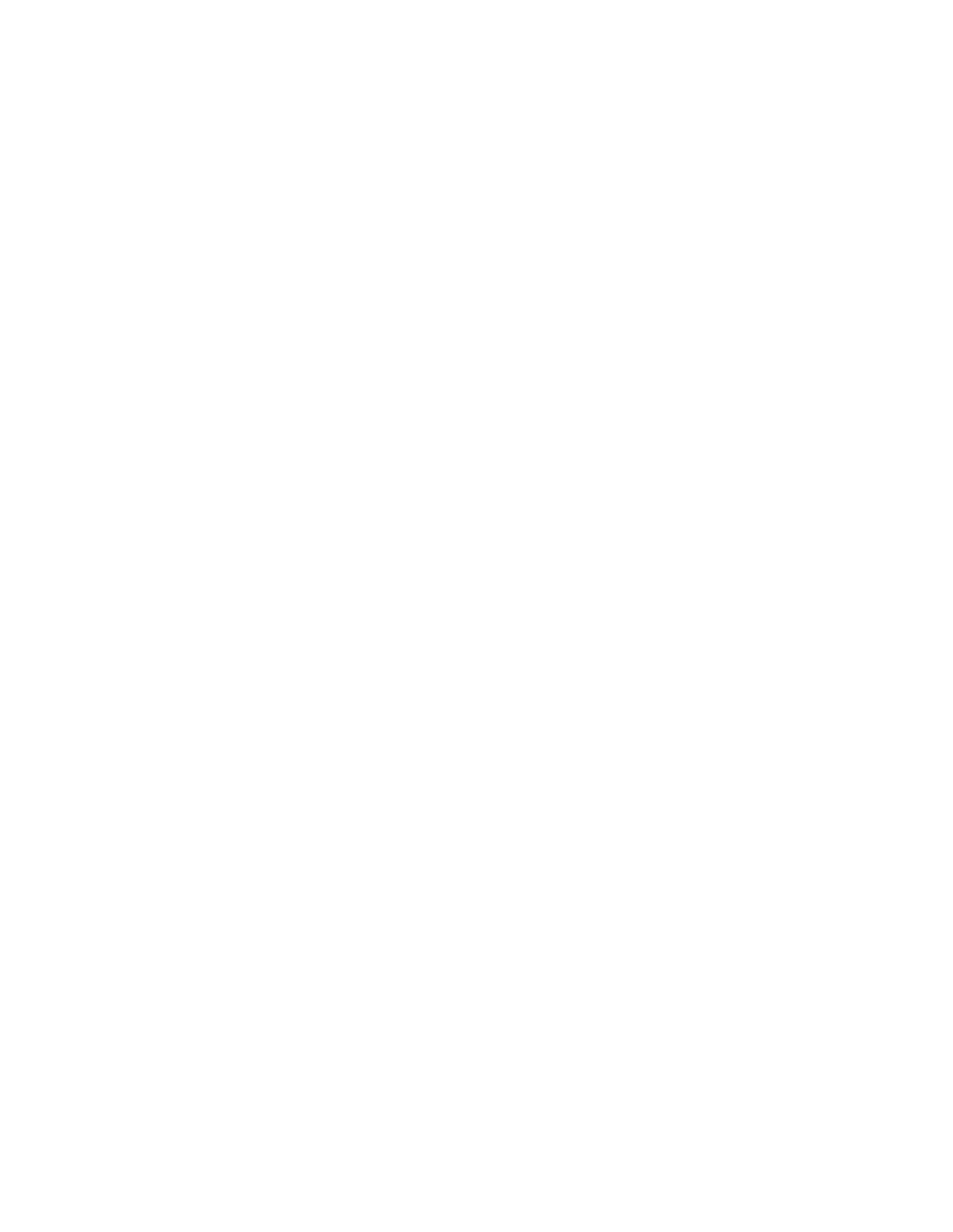# **Oregon Workers' Compensation Pharmacy Fee Schedule: Review, Analysis, and Forecasting**

**Department of Consumer & Business Services** Cory Streisinger, Director

## **Information Management Division**

Dorothy Oliver, Administrator

## **Research & Analysis Section**

Ronni Rachele, Manager Tracy O'Connor, Assistant Manager Satenik Hackenbruck, Research Analyst

## **DCBS Communications**

Kiki Hammond, Designer Mark Peterson, Editor

350 Winter St. NE, Room 300 P.O. Box 14480 Salem, OR 97309-0405 503-378-8254

# **February 2008**

*The information in this report is in the public domain and may be reprinted without permission. Visit the DCBS Web site, http://dcbs.oregon.gov.*

*To receive electronic notification of new publications, see "Electronic Notification" on IMD's home page, http://www4.cbs.state.or.us/ex/imd/external/.*



In compliance with the Americans with Disabilities Act (ADA), this publication is available in alternative formats. Please call (503) 378-4100 (V/TTY).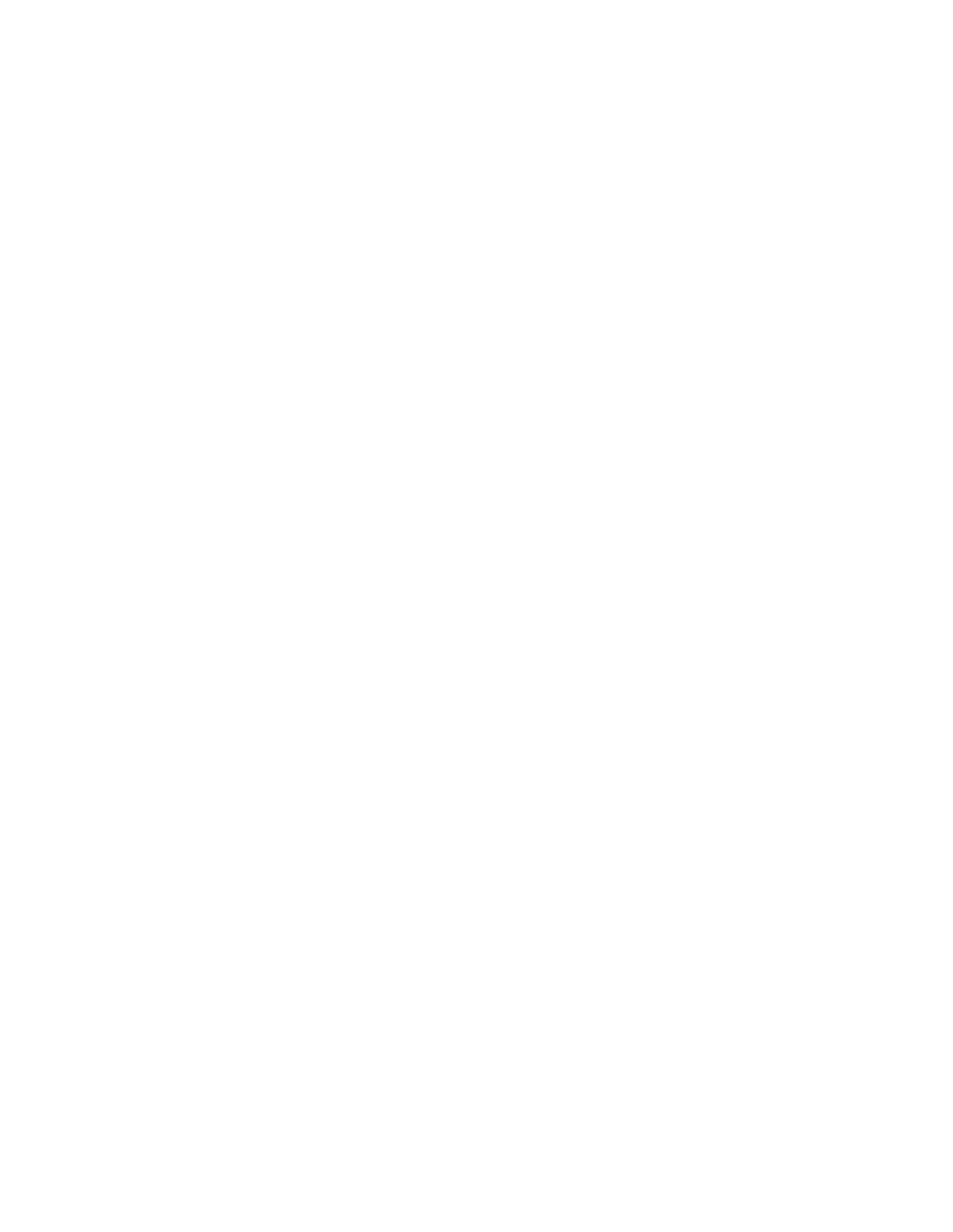# **Table of Contents**

| Appendix C: Impact of 2004 fee schedule changes on system costs8 |  |
|------------------------------------------------------------------|--|
|                                                                  |  |
|                                                                  |  |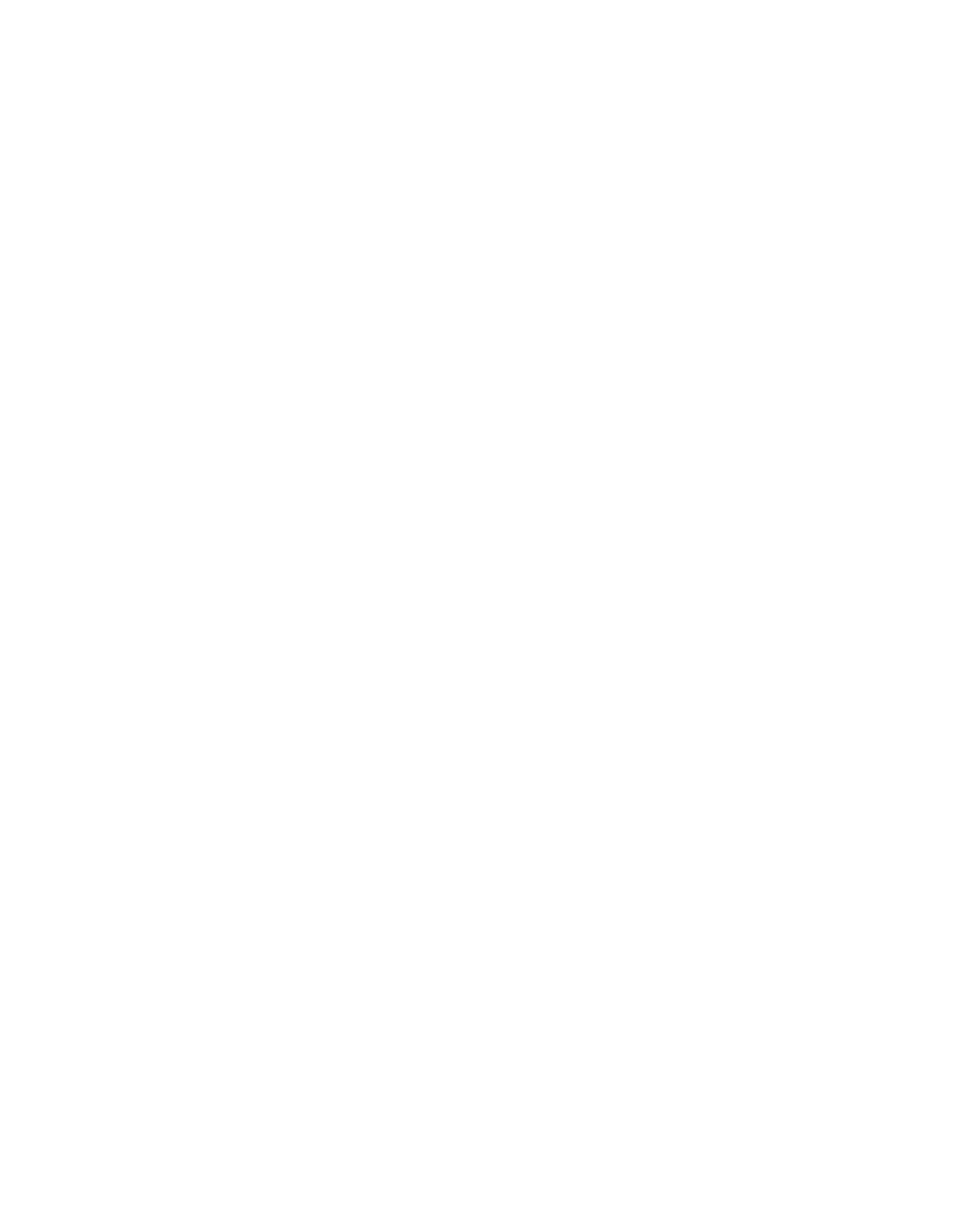## **Abstract**

Nationwide, public policymakers have attempted to address the rising costs of pharmaceuticals by implementing or strengthening various cost containment methods, such as mandating generic drug usage when available or establishing (revising) pharmaceutical fee schedules. The purpose of this study is to estimate the impact of 2004 changes in the pharmacy fee schedule on total pharmacy payments in Oregon's Workers' Compensation system. Linear regression analysis is employed to estimate the impact of the 2004 fee schedule changes, as well as to develop an econometric model for estimating the effect of any future fee schedule changes.

Based on the regression results, by increasing the dispensing fee from \$6.70 to \$8.70 and reducing the percent of average wholesale price (AWP) paid from 95 percent to 88 percent in April 2004, the Oregon workers' compensation (WC) system experienced an estimated \$295,300 (2 percent) reduction in total pharmacy payments in 2005. The study also found that fee schedule changes affected payments of generic and brand-name drugs disproportionately. A change in the dispensing fee had a greater impact on generic drug payments than brand-name drug payments, while a change in the percent of AWP paid had a greater impact on brand-name drug payments. Additional research is necessary to assess the effect of fee schedule changes on dispensing patterns, and to determine the optimal pharmacy fee schedule needed to control the costs, while maintaining the accessibility of medications for injured workers.

## **Background**

Pharmacy payments in Oregon's WC system increased at an annual growth rate of 6.8 percent from 2001- 2004. In 2005, however, total pharmacy payments experienced a negative growth rate, decreasing by about 3.5 percent. In 2006, payments increased by 4.2 percent. (Figure 1).

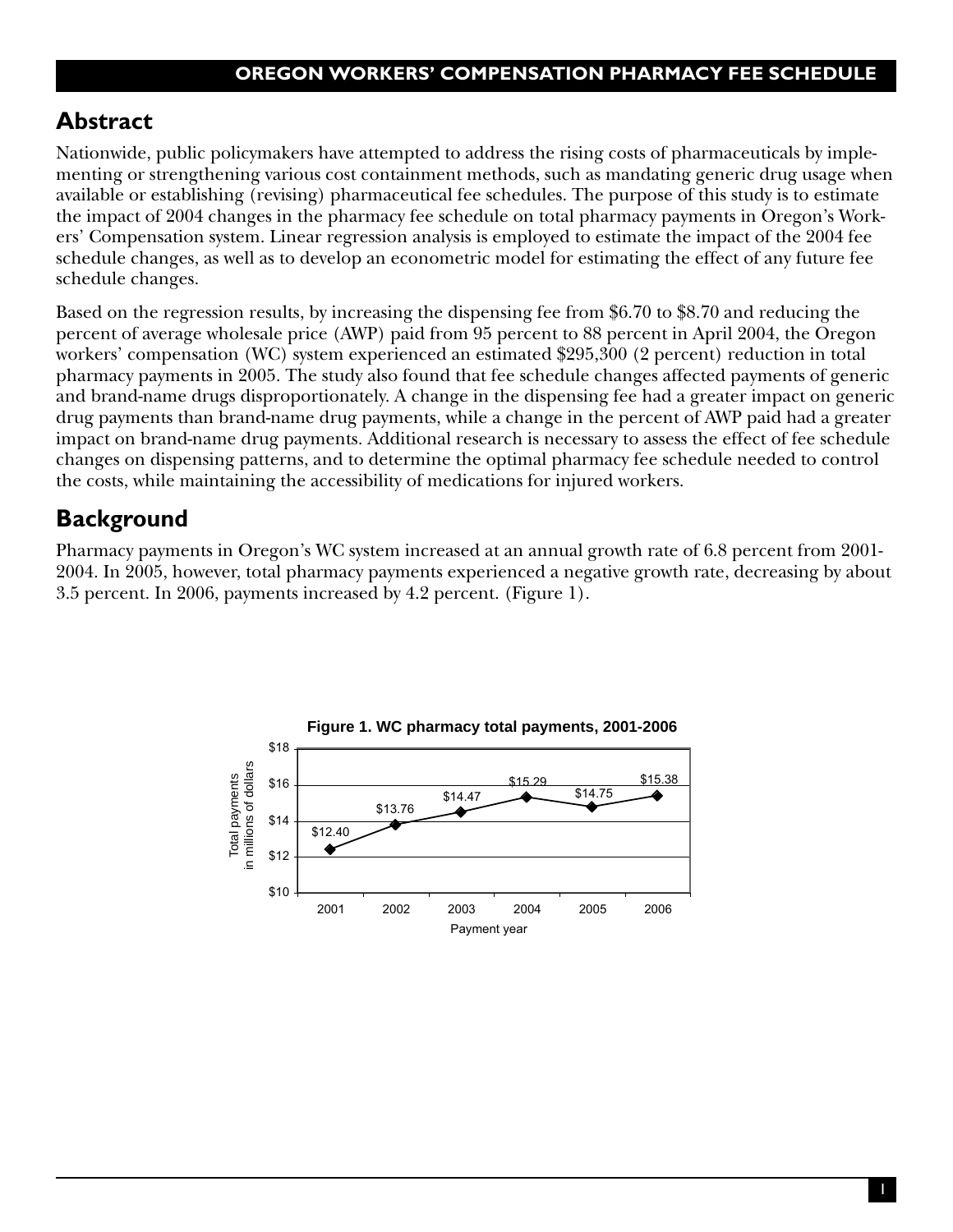In 2004, there were several changes in Oregon's WC pharmacy fee schedule and the pharmaceuticals' market that may have contributed to the 2005 decline in pharmacy payments:

- $\geq$ Oregon changed its pharmacy fee schedule in April 2004. The percentage of AWP was decreased by 7 percent from 95 percent to 88 percent. At the same time, the dispensing fee was increased by \$2, from \$6.70 to \$8.70. In Oregon, the maximum allowable payment is determined by the fee schedule, thus changes in the fee schedule will directly impact total payments.
- $\triangleright$  The total number of drug dispenses decreased (Figure 2). A decrease in total dispenses will directly impact total payments, since they are linearly related: total payments = total dispenses x average payment.





- $\geq$  The proportion of generic drug dispenses increased (Figure 3), due to increased substitution of brandname drug dispenses with available generics. For instance, generic substitutes for two top brand-name drugs by payments, Oxycontin (March 2004) and Neurontin (September 2003), became available, which may have contributed to the trend. Since, in general, generic drugs are less expensive than their brand-name counterparts, an increased volume of generic dispenses substituting brand-name dispenses will reduce total payments.
- $\geq$ Other market changes, such as changes in contract terms between insurers and Pharmacy Benefit Managers (PBM).



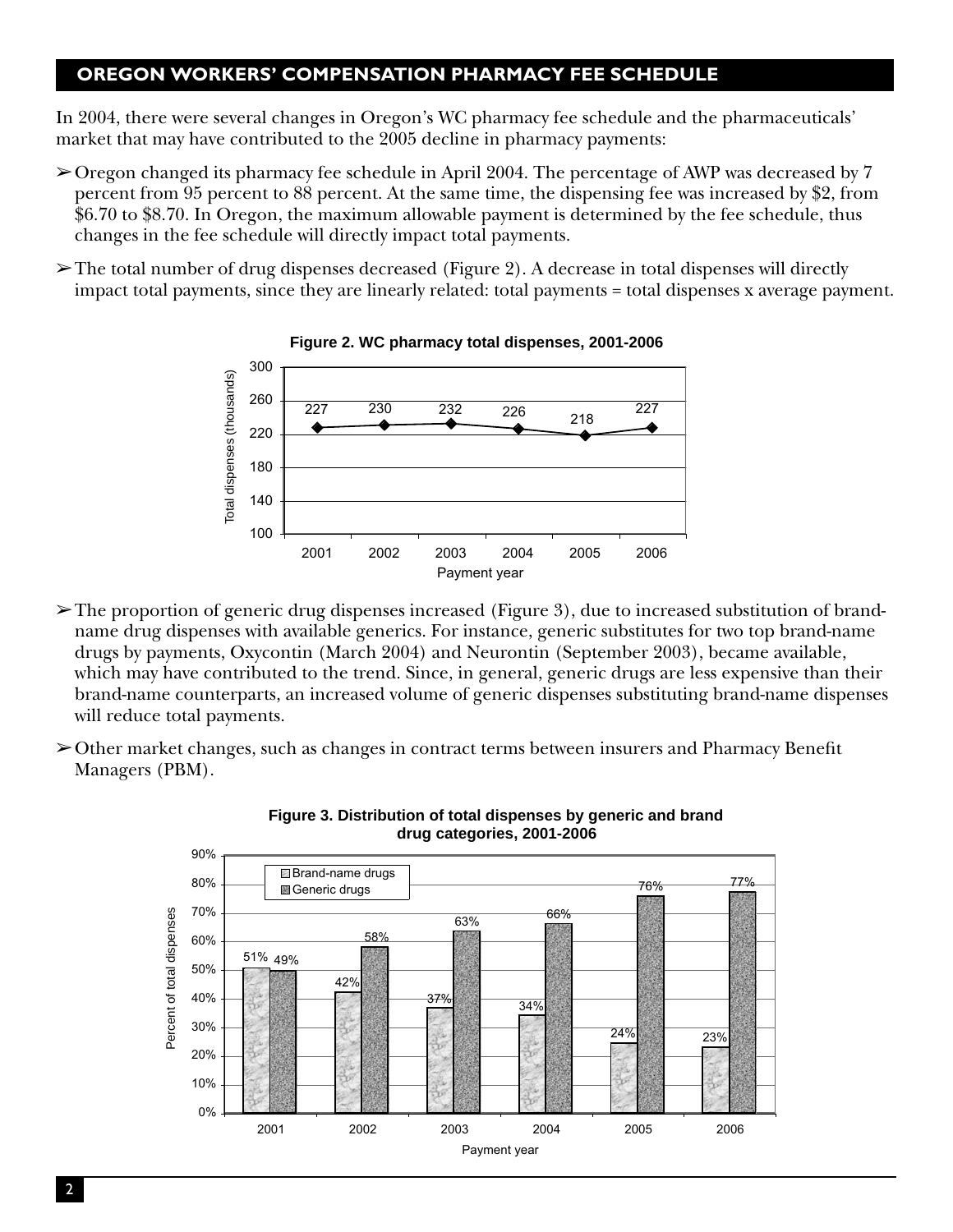While all of these factors may have contributed to the decline in total pharmacy payments in 2005, the focus of this paper is to assess how changes in the fee schedule contributed to the decline in total pharmacy payments.

## **Data sources and econometric model**

Insurer medical payment data reported to the department under Bulletin Number 220 (http://www.cbs. state.or.us/external/wcd/communications/ins\_list\_medbilling.html) was used to extract pharmacy payments for 2003-2006. The information regarding drug prices and classifications was obtained from Medi-Span's Master Drug Data Base (MDDB).

The following linear regression models $^1$  were estimated for generic and brand-name drugs:

| <b>Generic Drugs:</b> | $\log(GP) = \alpha + \beta_1 \cdot \log(df) + \beta_2 \cdot \log(\text{awp\_p}) + \beta_3 \cdot \log(\text{units})$ |  |  |
|-----------------------|---------------------------------------------------------------------------------------------------------------------|--|--|
|                       | $+\beta$ -DSAIF + $\varepsilon$                                                                                     |  |  |

| <b>Brand-name Drugs:</b> | $\log(BP) = \alpha + \beta_1 \cdot \log(df) + \beta_2 \cdot \log(amp_p) + \beta_3 \cdot \log(units)$ |  |  |
|--------------------------|------------------------------------------------------------------------------------------------------|--|--|
|                          | $+\beta_{4} \cdot DGA + \beta_{5} \cdot DSAIF + \epsilon$                                            |  |  |

where variables are:

| GP           |                          | Generic drug prescription payment                                                                                              |
|--------------|--------------------------|--------------------------------------------------------------------------------------------------------------------------------|
| BP           |                          | Brand-name drug prescription payment                                                                                           |
| df           | $\overline{\phantom{m}}$ | Dispensing fee                                                                                                                 |
| awp_p        | $\qquad \qquad$          | $AWP \cdot (percent \text{ of } AWP)$                                                                                          |
| units        | $\overline{\phantom{m}}$ | Number of pills in the prescription                                                                                            |
| DGA          |                          | A dummy variable that is equal to one if brand-name drug has an available<br>generic substitute and is equal to zero otherwise |
| <b>DSAIF</b> |                          | A dummy variable that captures the differences in payments between State<br>Accident Insurance Fund (SAIF) and other insurers  |

In the model, the impact of changes in the percent of AWP paid is mixed with the changes in AWP, because the model estimates the impact of the product of the two - awp\_p. Thus, in order to assess the impact of changes in the percent of AWP paid, log(percent of AWP), the annual growth rate of AWP, log(AWP), must be subtracted from the total impact of the two:

$$
log(percent of AWP) = log(awp_p) - log(AWP)
$$
\n(3)

1 Oxycontin: Cost Containment Polices and Their Effect on the Costs (DCBS, 2007) study presented at April 20-21 Workers Compensation Research Group Meeting was used as a basis for this model.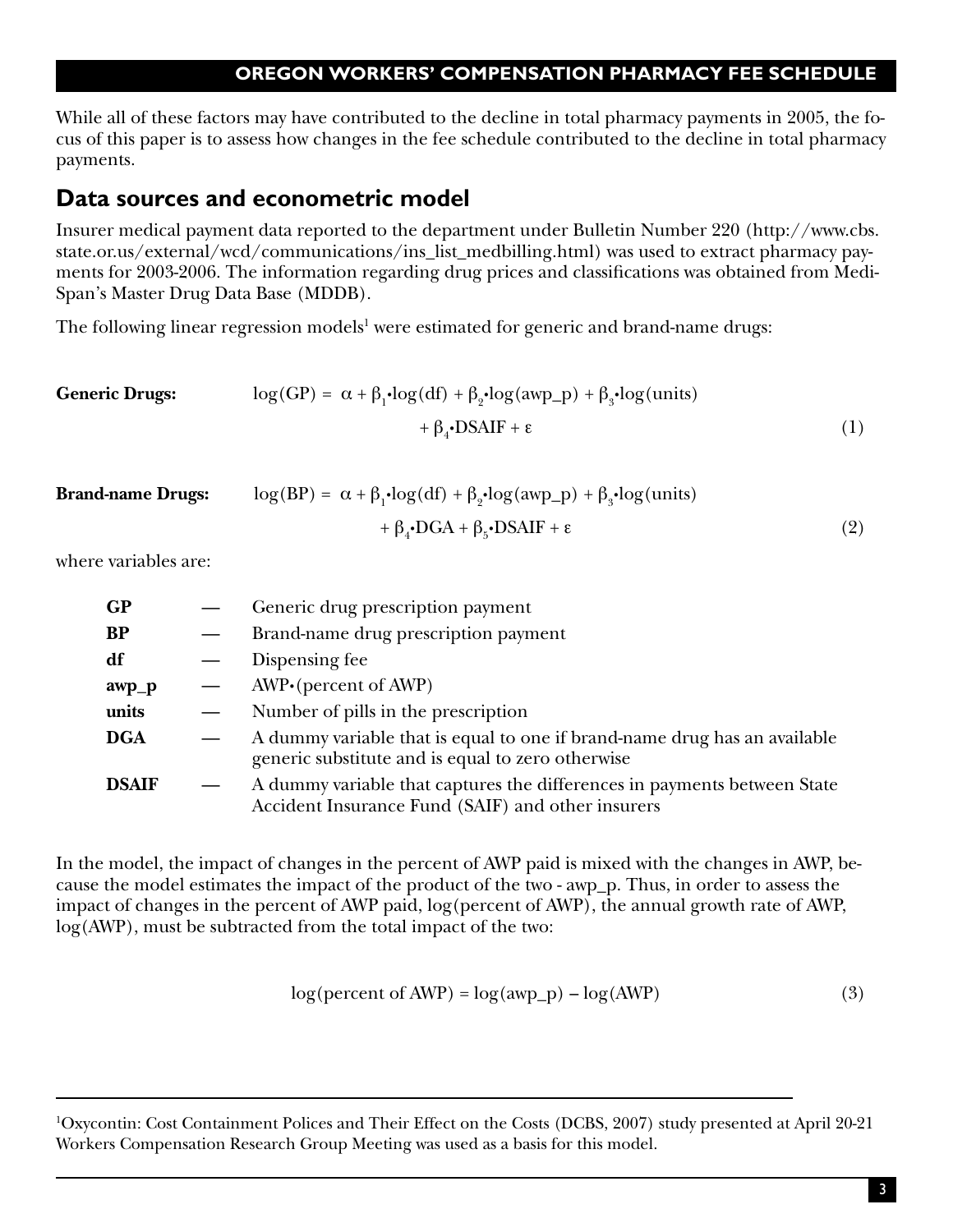For 2003-2006, the AWP for generic drugs remained fairly constant, showing a 0.3 percent annual growth rate, while the AWP for brand-name drugs increased at a 7.3 percent annual growth rate (Figure 4).



## **Results**

The sample used in the regression analysis consists of 150 common generic and brand drug names (the list of drugs is provided in Attachment A), which accounted for more than 78 percent of 2006 prescription drug payments. A total of 166,391 observations were used for estimating the generic drug equation and 54,747 observations were used for estimating the brand drug equation.

Results indicate that a 1 percent decrease in awp\_p will decrease the average brand-name drug payments by 0.97 percent and average generic drug payments by 0.85 percent (Appendix B). The coefficient is higher for brand drugs showing that they are more sensitive to changes in awp\_p compared to generic drugs.

A decrease in the dispense fee by 1 percent will decrease average generic drug payments by 0.42 percent (Appendix B). Changes in the dispensing fee will not have a significant impact on the average brand-name drug payments, since the estimated coefficient is not significantly different from zero.

The percentage change in total pharmacy payments is estimated as follows:

$$
log(TP) = log(N) + SG\text{-}log(GP) + SB\text{-}log(BP),\tag{4}
$$

where  $log(TP)$  is percentage change in total payments,  $log(N)$  is percentage change in total number of dispenses, SG and SB are shares of generic and brand-name drug payments in total payments, respectively (see Appendix D for derivation). For simplicity,  $log(N)$  is assumed to be equal to zero, meaning the number of total dispenses will not change.

Based on the regression results, by increasing the dispensing fee from \$6.70 to \$8.70 and reducing percent of AWP paid from 95 percent to 88 percent in April 2004, the Oregon's WC system experienced an estimated \$295,300 reduction in total pharmacy payments, which is 2 percent of the 2004 total pharmacy payments (Appendix C). However, this explains only 25 percent of the reduction in total pharmacy payments in 2005. Changes in the total dispenses, changes in the distributions of total pharmacy payments and dispenses by generic and brand-name drugs, and other changes in the pharmaceuticals' market, discussed earlier in the background section, may have contributed to the remaining 75 percent of reduction in total pharmacy payments in 2005.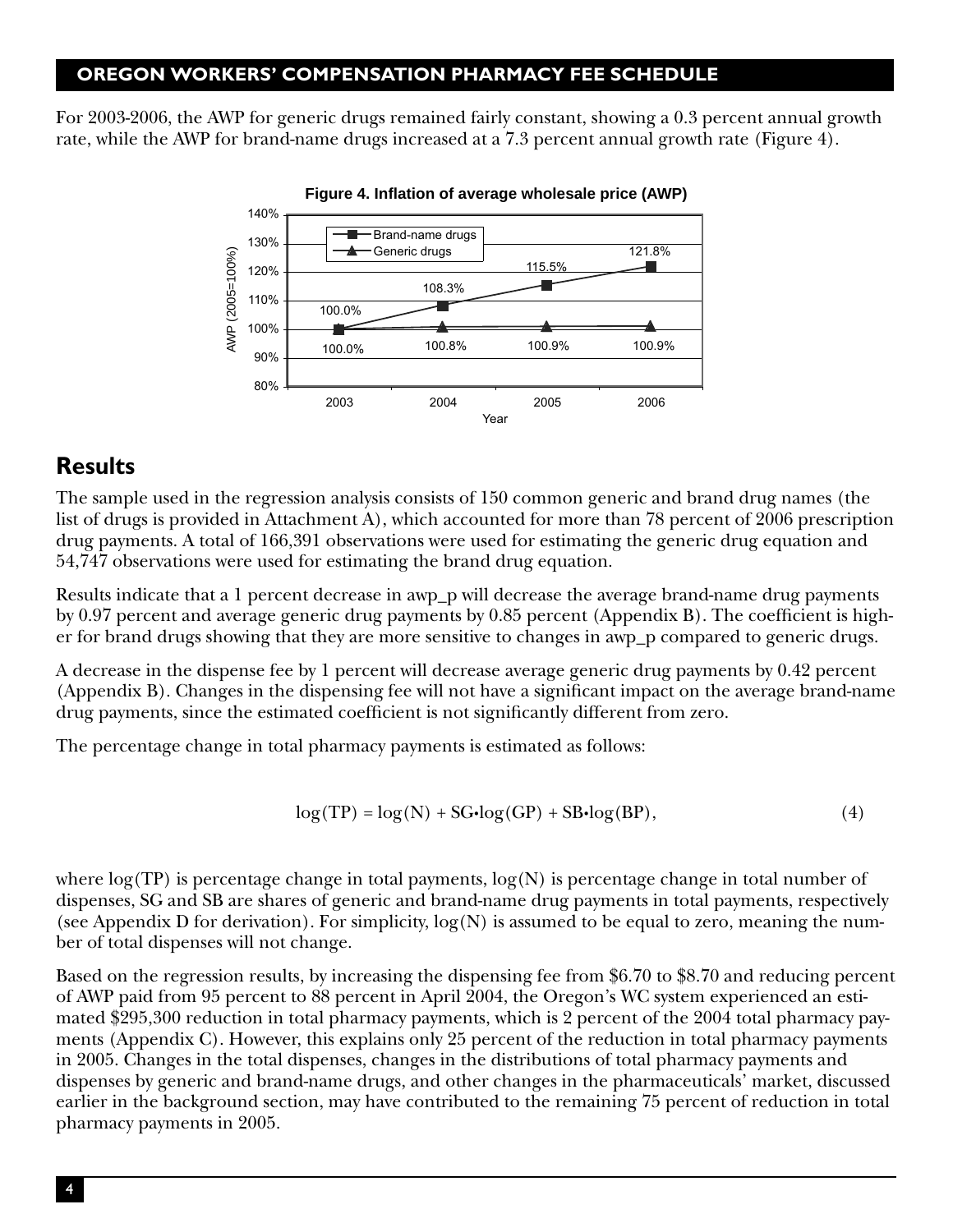The following matrix (Table 1) shows the percentage change in total payments for various combinations of the dispensing fee and percent of AWP. If the fee schedule remains the same (see the top left corner of the matrix), the model predicts that total pharmacy payments will increase at a 3.5 percent growth rate. This table clearly demonstrates that changes in the percent of AWP paid and the dispensing fee affect generic and brand-name drug payments disproportionately; a similar change in the fee schedule will impact generic drug payments at a greater proportion than brand-name drug payments. Having separate fee schedules for generic and brand-name drugs would be one way to address this issue.

| <b>Dispensing fee</b> |     |         |          |          |          |          |          |              |                     |
|-----------------------|-----|---------|----------|----------|----------|----------|----------|--------------|---------------------|
|                       |     | \$8.70  | \$7.00   | \$6.00   | \$5.00   | \$4.00   | \$3.00   |              |                     |
|                       |     | 3.3%    | 3.3%     | 3.3%     | 3.3%     | 3.3%     | 3.3%     | <b>Brand</b> | $S_{\rm R}$ •logBP  |
|                       | 88% | 0.1%    | $-4.2%$  | $-6.8%$  | $-9.4%$  | $-11.9%$ | $-14.5%$ | Generic      | $S_{\alpha}$ -logGP |
|                       |     | 3.5%    | $-0.9%$  | $-3.5%$  | $-6.0%$  | $-8.6%$  | $-11.2%$ | Total        | logTP               |
|                       |     | 1.8%    | 1.8%     | 1.8%     | 1.8%     | 1.8%     | 1.8%     | <b>Brand</b> | $S_{R}$ •logBP      |
| AWP<br>৳<br>Percent   | 85% | $-1.4%$ | $-5.8\%$ | $-8.3%$  | $-10.9%$ | $-13.4%$ | $-16.0%$ | Generic      | $S_{\alpha}$ •logGP |
|                       |     | 0.4%    | $-4.0%$  | $-6.6%$  | $-9.1%$  | $-11.7%$ | $-14.2%$ | Total        | logTP               |
|                       |     | 0.7%    | 0.7%     | 0.7%     | 0.7%     | 0.7%     | 0.7%     | <b>Brand</b> | $S_{R}$ •logBP      |
|                       | 83% | $-2.4%$ | $-6.8%$  | $-9.3%$  | $-11.9%$ | $-14.5%$ | $-17.0%$ | Generic      | $S_{\alpha}$ -logGP |
|                       |     | $-1.7%$ | $-6.0\%$ | $-8.6%$  | $-11.2%$ | $-13.7%$ | $-16.3%$ | Total        | logTP               |
|                       |     | $-0.8%$ | $-0.8%$  | $-0.8%$  | $-0.8%$  | $-0.8%$  | $-0.8%$  | <b>Brand</b> | $S_{R}$ •logBP      |
|                       | 80% | $-4.0%$ | $-8.3%$  | $-10.9%$ | $-13.4%$ | $-16.0%$ | $-18.6%$ | Generic      | $S_{\alpha}$ -logGP |
|                       |     | $-4.8%$ | $-9.1%$  | $-11.7%$ | $-14.3%$ | $-16.8%$ | $-19.4%$ | Total        | logTP               |

#### **Table 1. Estimated changes in total payments**

Notes: Current fee schedule is used as a baseline for calculating percentage changes. Percentage change in total payments is estimated using equation  $(4)$  and assuming  $log(N)=0$ 

## **Conclusions**

- ➢ April 2004 changes in the percent of AWP paid and the dispensing fee in Oregon, reduced total pharmacy payments by about 2 percent, accounting for 25 percent of the total estimated reduction in 2005 payments.
- ➢ Changes in the dispensing fee have a greater impact on generic drug payments and changes in the percent of AWP have a greater impact on brand-name drug payments.
- $\geq$ A tiered fee schedule, one that prescribes the percent of AWP and the amount of the dispensing fee based on whether brand-name or generic drug is dispensed, provides better cost containment opportunities to WC than a non-tiered fee schedule.

## **Limitations and future work**

In this publication, changes in total dispenses were assumed to be outside of the model, meaning that changes in the fee schedule will not affect the total dispenses. For the future, the model might benefit if changes in total dispenses are estimated as well.

This model forecasts changes in total payments due to the changes in the fee schedule. However, it does not provide any information regarding what combination of the dispensing fee and percent of AWP will present maximum benefit to the system. Additional research is required to determine the minimum fee schedule level that will not confine the accessibility of prescription medications to injured workers.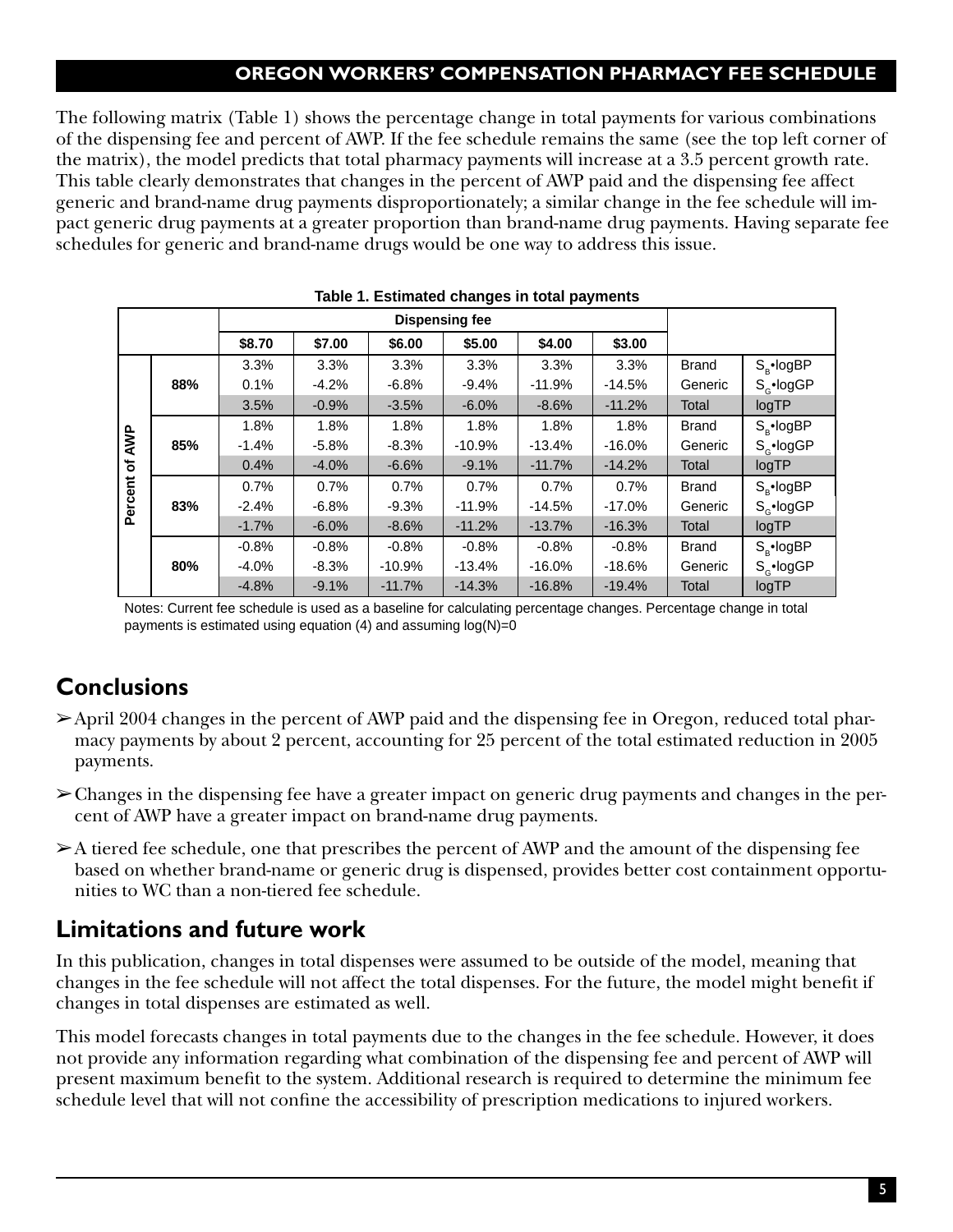IBU IBU-200 IBUPROFEN

# **Appendix A: List of Drugs Used in the Regression Analysis**

**I**

**A** ACETAMINOPHEN/OXYCODONE ACTIQ ADVIL ALEVE ALL DAY PAIN RELIEF ALL DAY RELIEF AMBIEN AMBIEN CR ANAPROX DS ANEXSIA AVINZA **B** BANCAP-HC BUDEPRION SR BUPROPION HCL BUPROPION HCL SR **C CARISOPRODOL CELEBREX** CO-GESIC **COMBUNOX** CYCLOBENZAPRINE HCL CYMBALTA **D** DARVOCET A500 DARVOCET-N 100 DARVOCET-N 50 DARVON COMPOUND-65 DURAGESIC **E** EC-NAPROSYN EFFEXOR EFFEXOR XR ELA-MAX ENDOCET ENDODAN ETH-OXYDOSE **F** FENTANYL FENTANYL CITRATE FENTANYL CITRATE ORAL TRANSMUCOSAL FLEXERIL FP IBUPROFEN **G** GABAPENTIN **H HYDROCODONE**  BITARTRATE/ACETAMINOPHEN HYDROCODONE BITARTRATE/APAP HYDROCODONE-ACETAMINOPHEN HYDROCODONE-APAP HYDROCODONE/ACETAMINOPHEN HYDROCODONE/ACETAMINOPHEN- HS HYDROCODONE/APAP HYDROCODONE/IBUPROFEN

**K** KADIAN **L** LAMICTAL LAMICTAL CHEWABLE DISPERSIBLE LEXAPRO LIDAMANTLE LIDOCAINE LIDOCAINE HCL LIDOCAINE HCL JELLY LIDODERM LMX 4 LORCET 10/650 LORCET PLUS LORTAB LORTAB 10 LORTAB 5 LORTAB 7.5 LUNESTA LYRICA **M** MARINOL MAXIDONE MELOXICAM MOBIC MORPHINE SULFATE MORPHINE SULFATE ADD-VANTAGE MORPHINE SULFATE CR MORPHINE SULFATE ER MOTRIN MOTRIN IB MS CONTIN MSIR **N** NABUMETONE NAPRELAN **NAPROSYN** NAPROXEN NAPROXEN DR NAPROXEN SODIUM NEURONTIN NEXIUM **NORCO O** OMEPRAZOLE ORAMORPH SR OXYCODONE HCL OXYCODONE HCL CR OXYCODONE HCL ER OXYCODONE-APAP OXYCODONE/ACETAMINOPHEN OXYCODONE/APAP OXYCODONE/ASPIRIN OXYCONTIN OXYFAST OXYIR

**P**

PAROXETINE HCL PAXIL PAXIL CR PERCOCET PERCODAN PREVACID PREVACID SOLUTAB PRILOSEC PRILOSEC OTC PROPOXACET-N PROPOXYPHENE- N/ACETAMINOPHEN PROPOXYPHENE/ACETAMINOPHEN PROTONIX PROVIGIL

**R**

RA IBUPROFEN RA NAPROXEN SODIUM RELAFEN RMS ROXANOL ROXICET ROXICODONE ROXICODONE INTENSOL **S** SERTRALINE HCL **SKELAXIN** SM IBUPROFEN SM NAPROXEN SODIUM SOBA IBUPROFEN SOMA **T** TIZANIDINE HCL TOPAMAX TOPAMAX SPRINKLE TRAMADOL HCL **TYLOX U** ULTRAM ULTRAM ER **V** VENLAFAXINE HCL VICODIN VICODIN ES VICODIN HP VICOPROFEN **W WELLBUTRIN** WELLBUTRIN SR WELLBUTRIN XL **X** XYLOCAINE JELLY **Z** ZANAFLEX ZOFRAN ZOFRAN ODT ZOLOFT ZYDONE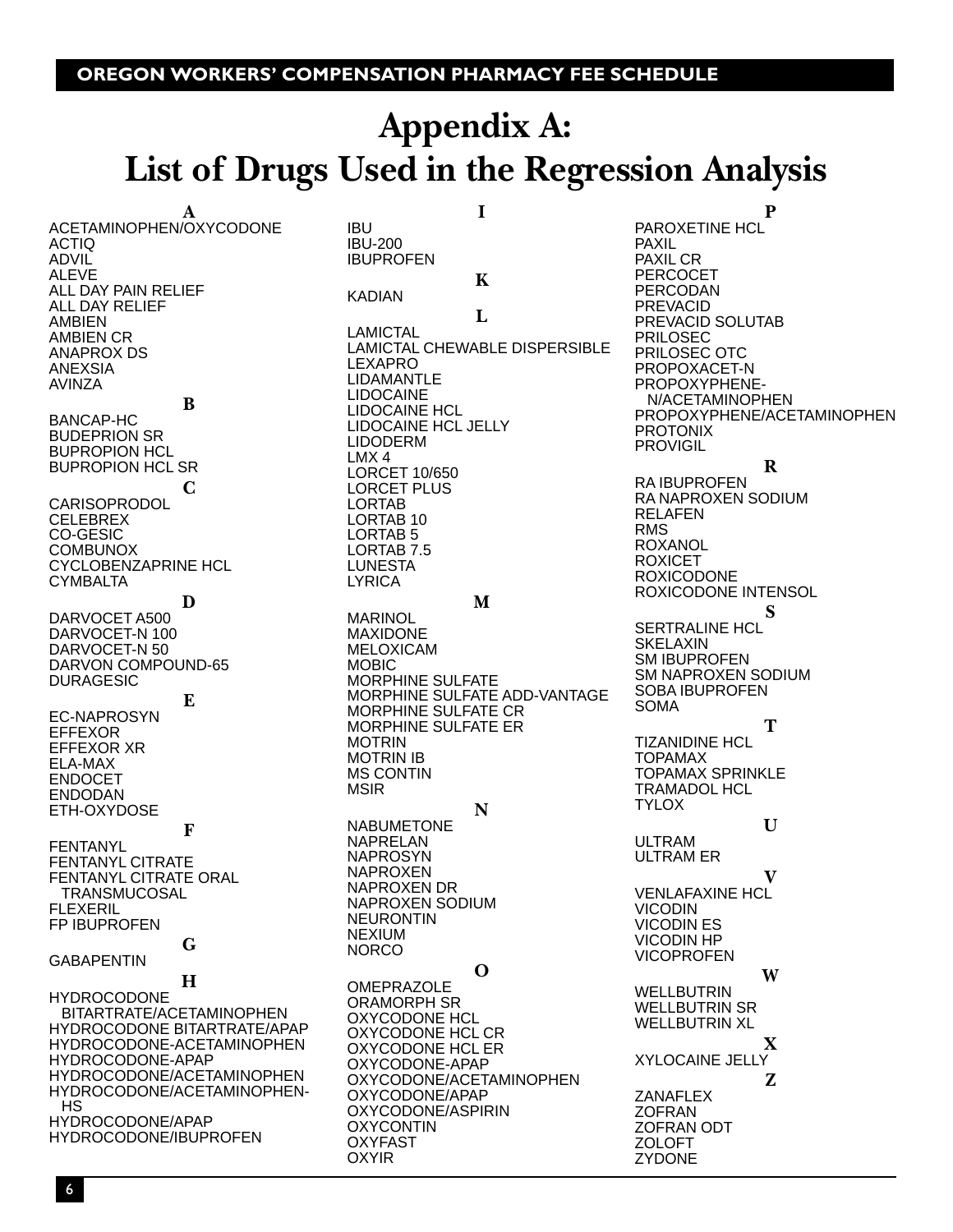# **Appendix B: Regression Results**

### **Generic Drug Model**

| Dependent Variable            | log(GP) |
|-------------------------------|---------|
| <b>Number of Observations</b> | 166,391 |
| Regression R <sub>2</sub>     | 0.63    |
| F-value                       | 69,428  |

| Variable name | <b>Parameter estimate</b> | t-value   | Pr >  t  |
|---------------|---------------------------|-----------|----------|
| Intercept     | 1.13977                   | 22.81     | < 0.0001 |
| log(df)       | 0.42014                   | 17.99     | $-.0001$ |
| $log(awp_p)$  | 0.84664                   | 485.78    | $-.0001$ |
| log(units)    | $-0.3216$                 | $-101.24$ | < 0.0001 |
| <b>DSAIF</b>  | $-0.45126$                | $-120.36$ | < .0001  |

### **Brand-name Drug Model**

| Dependent Variable            | log(BP) |
|-------------------------------|---------|
| <b>Number of Observations</b> | 54,747  |
| Regression R2                 | 0.74    |
| F-value                       | 30,756  |

| Variable name | <b>Parameter estimate</b> | t-value  | Pr >  t   |
|---------------|---------------------------|----------|-----------|
| Intercept     | 0.96496                   | 15.4     | < .0001   |
| log(df)       | $-0.01273$                | $-0.43$  | $0.6642*$ |
| $log(awp_p)$  | 0.9686                    | 354.89   | $-.0001$  |
| log(units)    | $-0.18768$                | $-48.34$ | $-.0001$  |
| <b>DGA</b>    | 0.05402                   | 12.81    | < .0001   |
| <b>DSAIF</b>  | $-0.02621$                | $-4.99$  | < .0001   |

\* On 95 percent confidence level, the parameter estimate for log(df) is not significantly different from zero.

In general, if there are no changes to the system, the models predict average expected inflation rate of 7.01 percent for brand-name drug payments and 0.25 percent for generic drug payments, based on the expected inflation rates of 7.3 percent for brand-name drugs and  $0.3$  percent for generic drugs.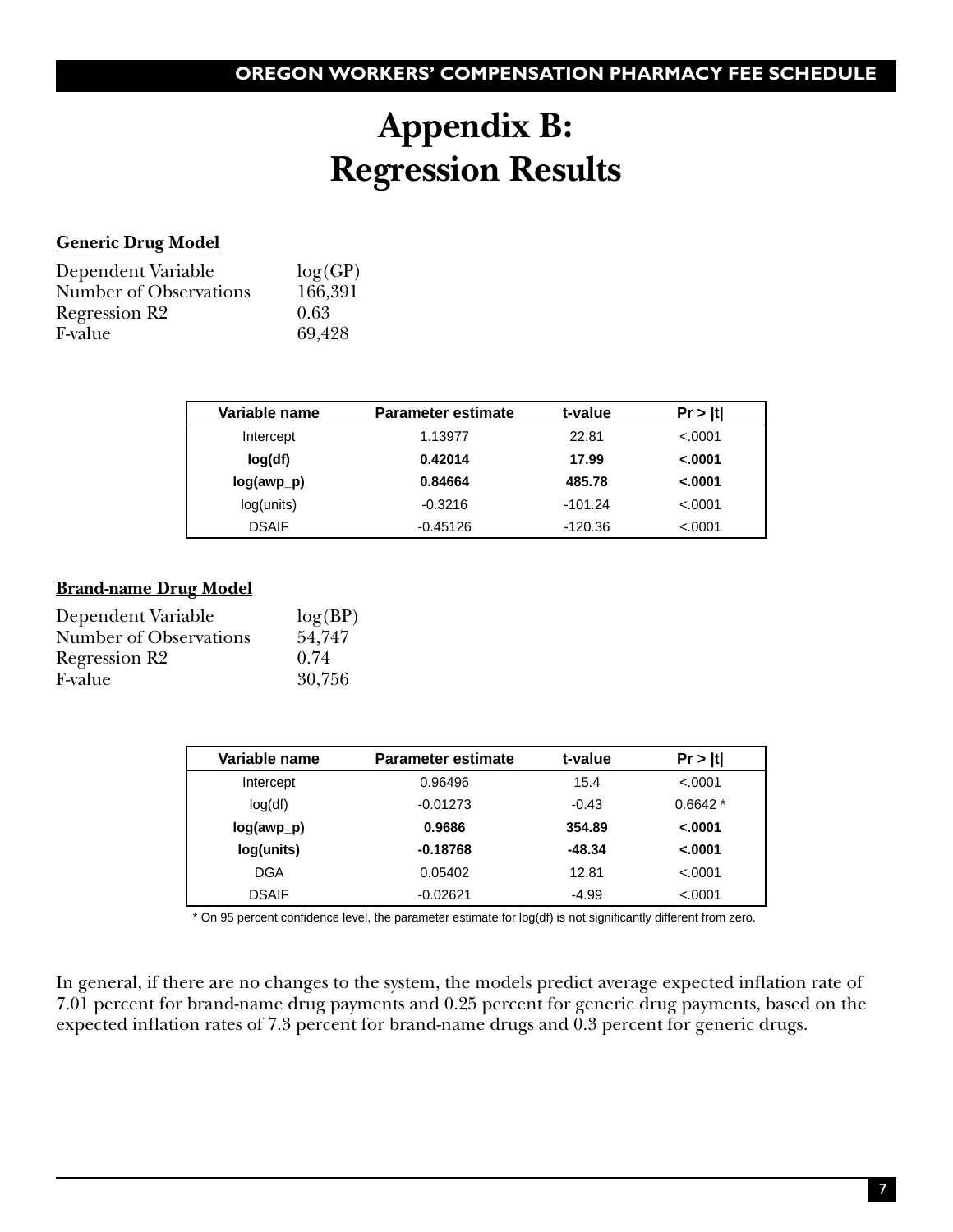# **Appendix C: Impact of 2004 Fee Schedule Changes on System Costs**

Total pharmacy payments in millions of dollars (TP) are forecasted based on the regression results from Appendix B for two scenarios: 1) 2004-2008 payments if there were no changes to the system in 2004 and 2) 2007-2008 payments following the 2004 changes in the system. For the first scenario, the forecasting model uses total pharmacy payments in 2003 (\$14,473,950) and projected distributions of total pharmacy payments by brand-name and generic drugs for 2004-2008 if there were no changes to the system (Chart C2). For the second scenario, the model uses total pharmacy payments in 2006 (\$15,375,950) and projected distributions of total pharmacy payments by brand-name and generic drugs for 2007-2008, after the 2004 changes in the system.



**Figure C1. Pre- and post-reform pharmacy payment projections**

**Figure C2. Pre- and post-reform pharmacy payment distributions by drug type**

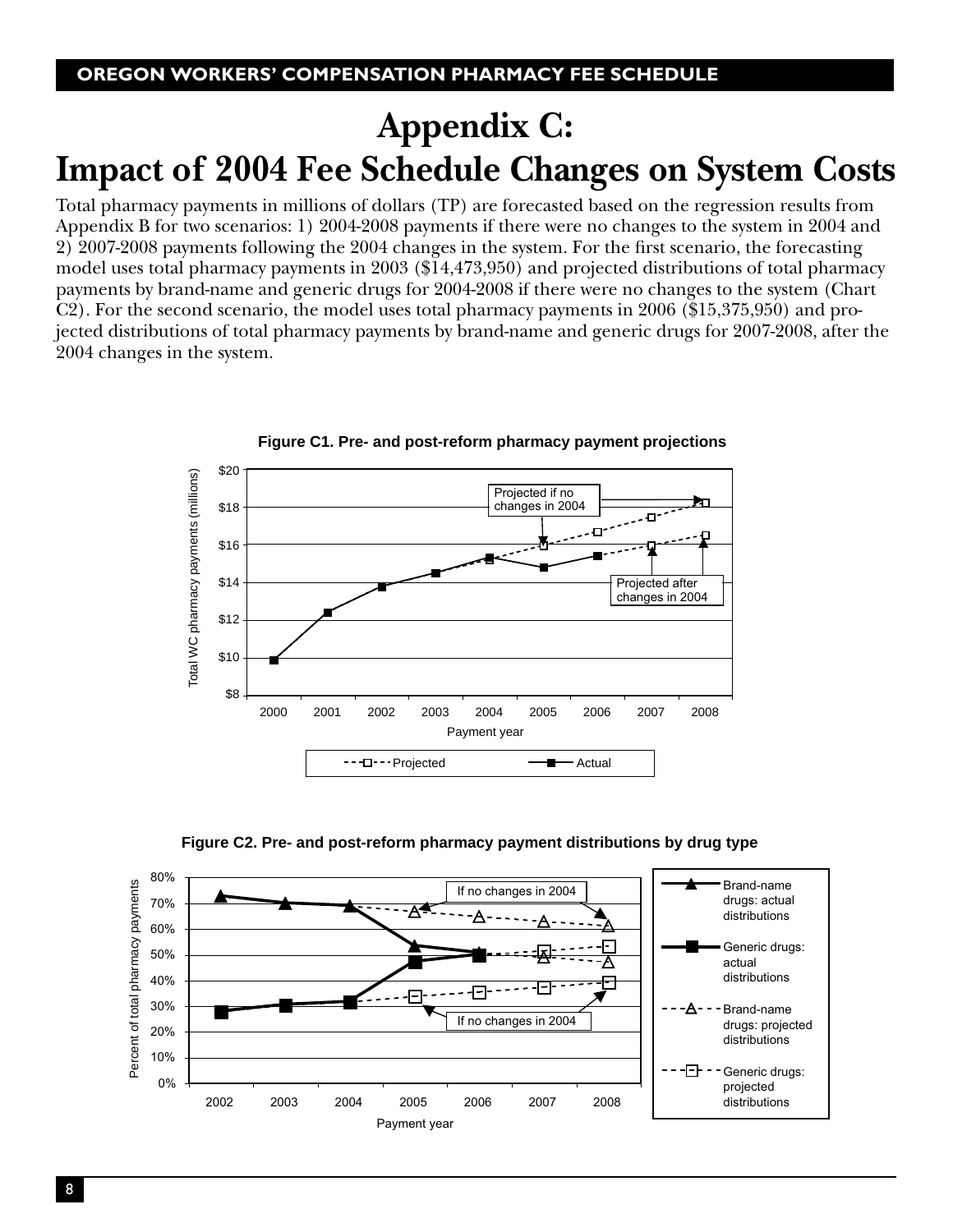The impact of the 2004 fee schedule changes on total generic and brand-name drug payments in 2005 are estimated using the elasticities of generic and brand-name drug payments with respect to percent of AWP and the dispensing fee, which are the corresponding parameter estimates from regression results (Appendix B):

 $logGP = 0.42*( (8.70 - 6.70) / 6.70)*100\% +$  $0.85*(0.003+(88-95)/95)*100\% = 6.56\%$ 

 $log BP = 0.97*(0.073 + (88 - 95)/95)*100\% = -0.07\%$ 

The percentage change in the 2005 total payments due to the changes in the fee schedule is estimated as a weighted average of changes in the generic and brand-name drug payments, using forecasted 2005 shares in total payments as weights:

 $logTP = 0.335*6.56\% + 0.665*(-0.07\%) = 2.15\%$  or

 $TP = $15,915,250 - $15,290,950 *1.0215 = $295,300$ 

In 2005, the actual total pharmacy payments were \$1,164,900 lower than the forecasted payments (Table C1): \$295,300 or 25 percent of that amount is attributed to the 2004 changes in the dispensing fee and percent of AWP, the remaining 75 percent may be attributable to the changes in the dispensing patterns and other changes in the pharmaceuticals' market.

| Year | Actual payments | Forecasted, if 2004<br>changes were not<br>implemented | Difference between<br>actual and forecast-<br>ed amounts | Estimated contribution<br>from changes in the<br>fee schedule |
|------|-----------------|--------------------------------------------------------|----------------------------------------------------------|---------------------------------------------------------------|
| 2004 | \$15,290,950    |                                                        |                                                          |                                                               |
| 2005 | \$14,750,350    | \$15,915,250                                           | $-$1,164,900$                                            | $-$ \$295.300                                                 |

**Table C1. Estimated system savings from 2004 fee schedule changes**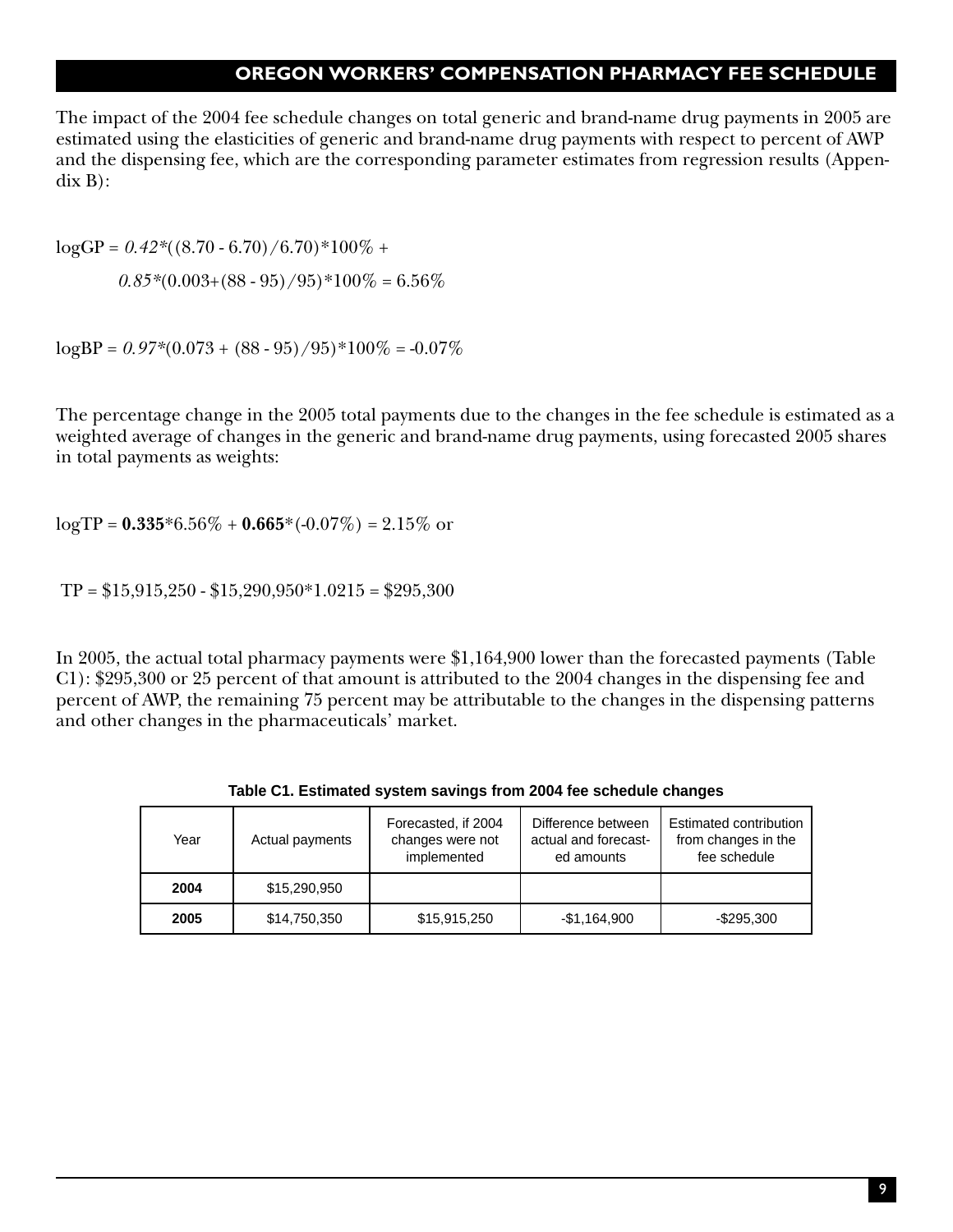# **Appendix D: Derivation of log(TP)**

Total pharmacy payments (TP) is a sum of generic and brand-name drug total payments, TGP and TBP, respectively:

$$
TP = TGP + TBP
$$
 (b1)

Where,

$$
TP = N \cdot ATP
$$
,  $TGP = N_c \cdot AGP$ , and  $TBP = N_B \cdot ABP$ 

Thus,

$$
\log(TP) = \log N + \log(\text{ATP}),\tag{b2}
$$

where N is a number of total prescriptions, ATP is an average payment per prescription, NG is a number of generic prescriptions, AGP is an average payment per generic prescription, NB is a number of brandname prescriptions, and ABP is an average payment per brand-name prescription.

By substituting values for TP, TGP, and TBP into (b1) and dividing both sides of equation by N, one obtains:

$$
ATP = \frac{N_G}{N} \cdot AGP + \frac{N_B}{N} \cdot ABP
$$
 (b3)

Hence,

$$
\log ATP = \log(\frac{N_G}{N} \cdot AGP + \frac{N_B}{N} \cdot ABP)
$$
  
= 
$$
\frac{d(\frac{N_G}{N} \cdot AGP + \frac{N_B}{N} \cdot ABP)}{\frac{N_G}{N} \cdot AGP + \frac{N_B}{N} \cdot ABP}
$$
  
= 
$$
\frac{\frac{N_G}{N} \cdot dAGP + \frac{N_B}{N} \cdot dABP}{\frac{N_G}{N} \cdot AGP + \frac{N_B}{N} \cdot ABP}
$$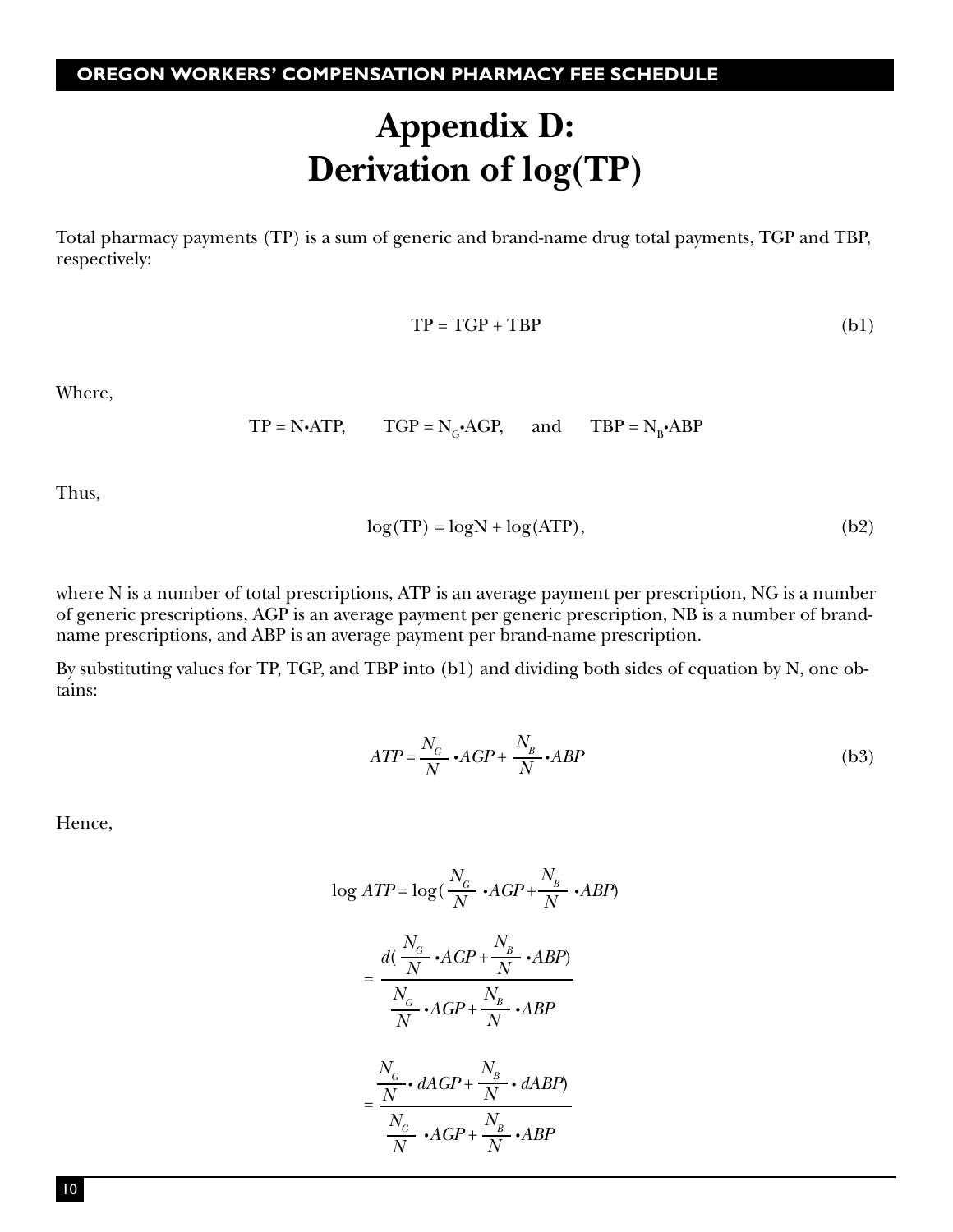$$
= \frac{dAGP}{AGP + \frac{N_B}{N_G} \cdot ABP} + \frac{dABP}{ABP + \frac{N_G}{N_B} \cdot AGP}
$$

$$
= \frac{\frac{dAGP}{AGP}}{1 + \frac{N_B \cdot ABP}{N_G \cdot AGP}} + \frac{\frac{dABP}{ABP}}{1 + \frac{N_C \cdot AGP}{N_B \cdot ABP}}
$$

$$
\log AGP \qquad \log ABP
$$

$$
= \frac{\frac{\log AGP}{N_c \cdot AGP + N_B \cdot ABP}}{N_c \cdot AGP} + \frac{\frac{\log ABP}{N_B \cdot ABP + N_c \cdot AGP}}{N_B \cdot ABP}
$$

$$
= \frac{N_c \cdot AGP}{N_B \cdot ABP + N_c \cdot AGP} \cdot \log AGP + \frac{N_B \cdot ABP}{N_c \cdot AGP + N_B \cdot ABP} \cdot \log ABP,
$$

where 
$$
S_G = \frac{N_G \cdot AGP}{N_G \cdot AGP + N_B \cdot ABP}
$$
 and  $S_B = \frac{N_B \cdot ABP}{N_B \cdot ABP + N_G \cdot AGP}$ 

are shares of generic and brand-name drug payments in total pharmacy payments, respectively. Thus,

$$
\log(\text{ATP}) = S_{\text{G}} \cdot \log(\text{AGP}) + S_{\text{B}} \cdot \log(\text{ABP}) \tag{b4}
$$

By substituting expression (b4) into (b2), the following is obtained:

$$
\log(TP) = \log(N) + S_c \cdot \log(AGP) + S_B \cdot \log(ABP),\tag{b5}
$$

Where,  $log(AGP)$  and  $log(ABP)$  are substituted with the estimated  $log(GP)$  and  $log(BP)$  from the regression models:

$$
\log(TP) = \log(N) + S_c \cdot \log(GP) + S_b \cdot \log(BP)
$$
 (b5)